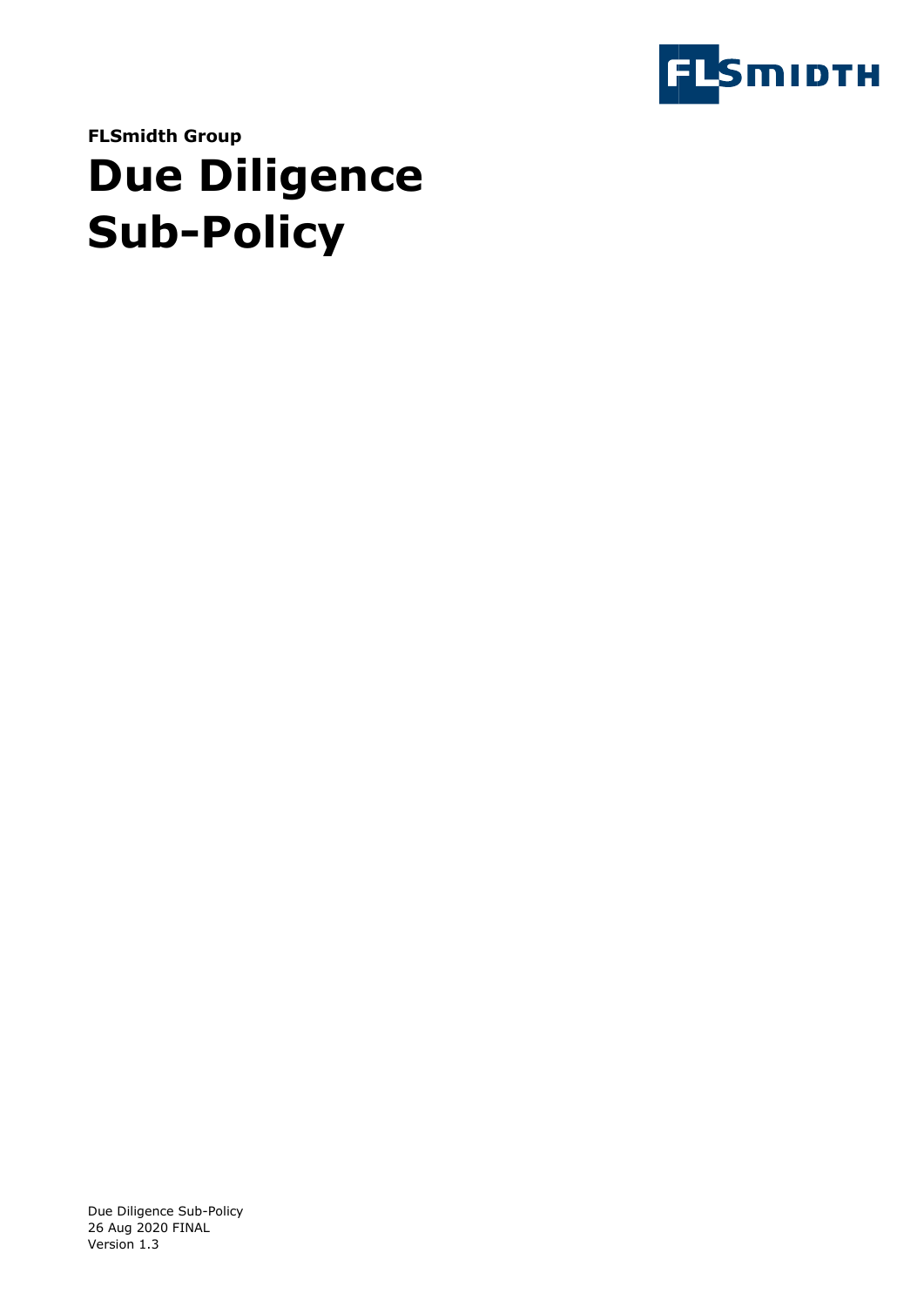

### **1 Introduction and scope**

This Sub-Policy outlines detailed rules and procedures concerning due diligence of third parties, including intermediaries, such as sales agents and distributors, customers, contractors, joint venture partners, service providers, consultants and others.

The Policy applies to FLSmidth & Co. A/S and all of its subsidiaries, offices and sites worldwide (henceforth 'FLSmidth') and includes all members of the Board of Directors, executives, officers and employees, irrespective of location. It also applies to any company acting on behalf of or in the name of FLSmidth, including all employees. Compliance with this policy is a condition of employment in FLSmidth and non-compliance may result in sanctions.

### **2 Introduction**

The Sub-Policy outlines the different rules and procedures involved in the due diligence and approval of different types of third parties. The Sub-Policy is structured according to the type of third party.

Most types of third parties that require due diligence are managed and undergo screening and approval procedures in a dedicated third party management tool – Exiger Insight. The system is described in much greater detail on the dedicated Insite page, where help assistance and other support is also available.

#### **2.1 Scope of due diligence reports**

As a point of departure, due diligence reports are produced in-house in FLSmidth although occasionally we may need to procure more in-depth or covert reports from external providers. The reports cover, as a minimum:

- Basic company information, including a verification of company registration and addresses
- **•** Beneficial ownership information
- **EXECTED Screening against sanctions, terrorist, wanted and other relevant lists**
- Review of questionnaire completed by the third party, if required
- Litigation search
- Politically exposed person search / conflict of interest search
- Adverse media search
- Analysis of key individuals associated with the entity
- Social media search
- Mapping and examination of locations and offices
- Description and analysis of role vis-à-vis FLSmidth's projects and remuneration, if any

Due diligence for certain types of third parties, such as customers and contractors, typically also includes a number of other aspects, which may include:

- Human and labour rights standards analysis, including in some instances health and safety records, minimum or living wage compliance, and overtime policies and practices
- Analysis of environmental issues
- Review of Environmental and Social Impact Assessment (EIA and ESIA)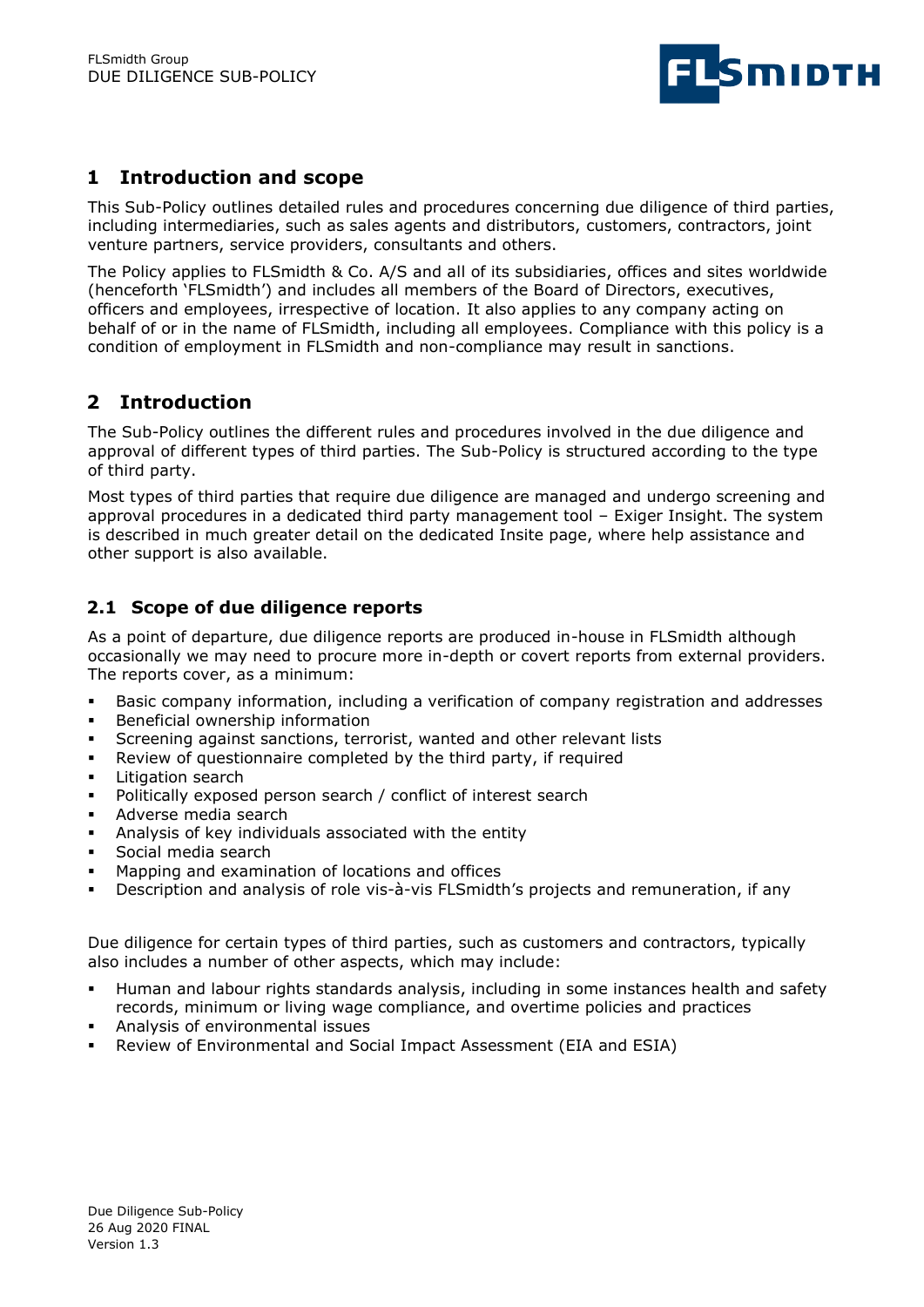

## **3 Intermediaries**

International anti-corruption legislation such as the UK Bribery Act and the US Foreign Corrupt Practices Act specifies that FLSmidth will be held liable if an intermediary bribes or commits other serious economic crimes while doing business on behalf of FLSmidth. Such acts are entirely against FLSmidth's values. A number of international corruption cases have resulted in very large settlements for companies whose sales agents or consultants had engaged in illegal activities.

The best way to mitigate this risk is to conduct due diligence screenings of intermediaries. In addition, it is important that we include anti-corruption clauses in our contracts with intermediaries, ensure that they are made aware of our rules and policies, monitors their exposure and behaviour on an ongoing basis, and provide training to select intermediaries.

As a general rule, FLSmidth works with four types of intermediaries:

- *Sales agents (representatives)* i.e. a company or individual representing FLSmidth or providing sales assistance to FLSmidth in certain countries or markets, or with certain customers
- *Sales agents (ad hoc)* i.e. a company or individual representing FLSmidth or providing sales assistance to FLSmidth in the context of a single project or customer purchase
- *Distributors* i.e. a company or individual reselling FLSmidth equipment
- *Process Agents* i.e. a company or individual assisting FLSmidth with administrative procedures such as visa applications, tax advice, product registrations or customs clearance

#### **3.1 Due diligence screening requirement**

Any sales agent, regardless whether they are representative or ad hoc, and regardless of the size of business conducted, must undergo a due diligence screening and approval process. The due diligence screening is documented in a simple report which includes a list of checks performed, findings, risk assessment and mitigating actions.

Group Finance and Region CFOs are instructed not to allow or facilitate any payment to a sales agent unless it has been fully approved and undergone appropriate due diligence.

FLSmidth employees are strongly encouraged to subject distributors and process agents to the same level of due diligence and approval as sales agents, but so far it is not a formal requirement.

#### **3.2 Process**

Any new sales agent, whether functioning as a representative or ad hoc agent and regardless of the size of business, must undergo a full due diligence process through the dedicated system Exiger Insight. The mandatory steps involved in the process include:

- 1. *Sending an email to Group Compliance* to create a new sales agents in the system, following the guide on Insite. Any FLSmidth employee with access to Exiger Insight can do this. Creation of the sales agent in Exiger Insight is done by Group Compliance
- 2. *Business Case Questionaire*: you will be sent a questionnaire from Exiger Insight with more detailed questions about the business case, fee rate, contact person etc. Please remember to answer this quickly to ensure a timely response.
- 3. *Third Party Questionaire*: meanwhile, the sales agent will receive a questionnaire with detailed questions about the company, including owners, key employees, compliance standards etc.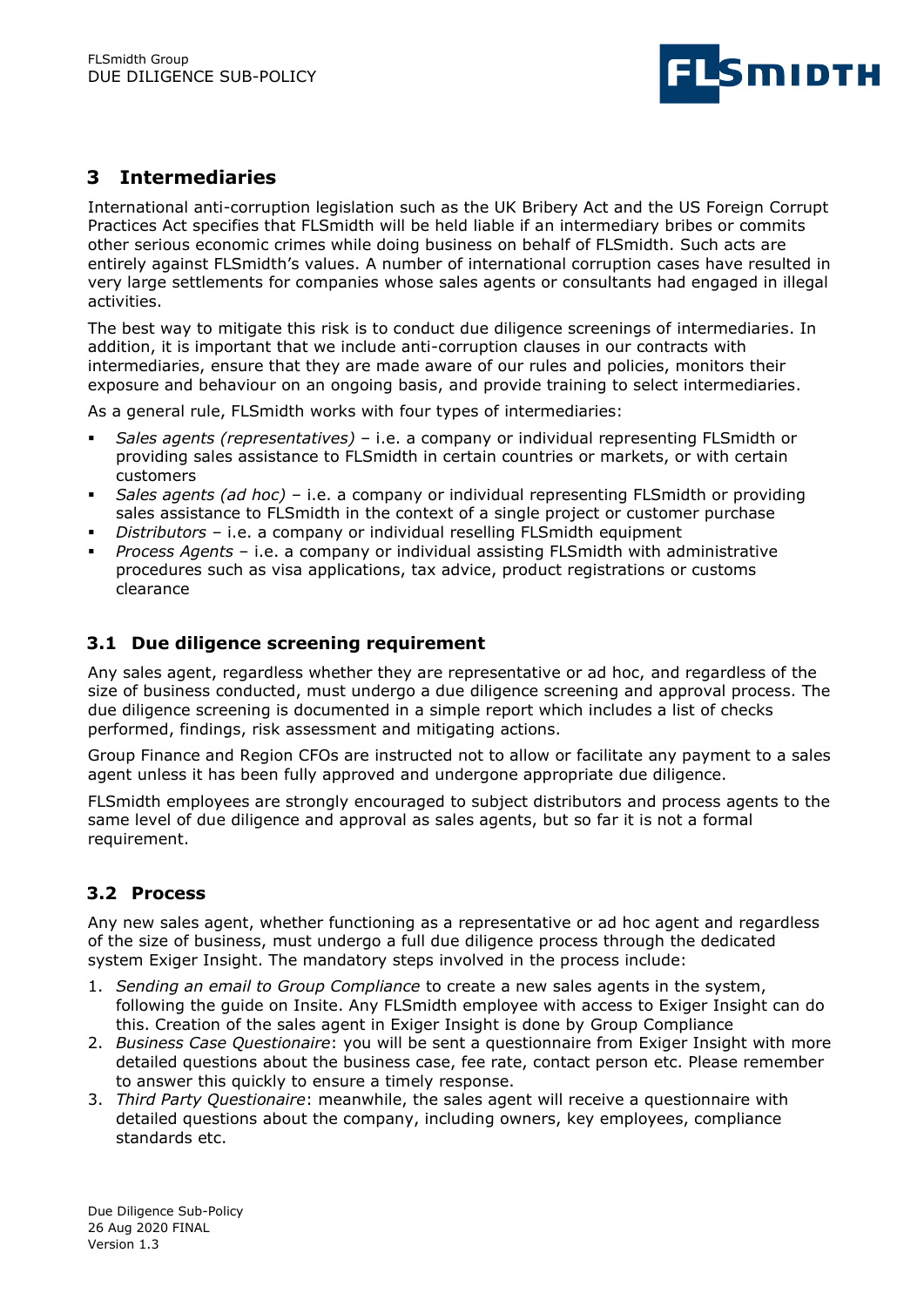

- 4. *Manager approval*: the relevant N-3 level manager in the sales functions of the relevant region will be asked to approve the sales agent, in particular the business case. An exception has been made for the North America and Subcontinental India regions where N-2 level managers will be asked to approve.
- 5. *Due Diligence*: Group Compliance conducts a due diligence screening of the sales agent. This is based on an automated report generated by the system called DDIQ, but will be summarised in a separate, manully-compiled report compiled by Group Compliance
- 6. *Final Approvals*: once a due diligence screening has been completed, the sales agent needs should then prepare the contract with the sales agent and obtain final approval from the relevant Regional President and Group Compliance before the contract can be signed
- 7. *Contract*: once final approval has been achieved, you must sign and upload the contract with the sales agent

Note that the full process can take quite some time from creation to final approval and contract. Sales responsible persons should make sure to submit requests as early as possible as per the procedure to avoid or minimise possible delays.

Sales agents and other intermediaries already screened and approved will be subject to ongoing monitoring in the third-party management tool, as well as a full renewal process approximately every second year.

#### **3.3 Due diligence report**

Due diligence reports for intermediaries are based on the risk profile of the entity. Low-risk intermediaries are subject to an automated artificial intelligence-based report (known as 'DDIQ' in Exiger Insight), whereas medium and high risk entities will be subject to a human due diligence report based on the corresponding DDIQ report. The due diligence screenings must be conducted by Group Compliance.

#### **4 Customer and contractor due diligence**

FLSmidth is impacted by the actions of our customers and the contractors we work with, and we are increasingly held accountable to their legal and ethical standards.

Overall, the legal risk to FLSmidth in case of a contractor or, in particular, a customer involved in criminal actions or violations of human rights conventions is not as direct as is the case with intermediaries. However, there is a real risk that FLSmidth could face severe reputational and operational risks in case we are associated with a customer or contractor involved in serious wrongdoings.

#### **4.1 Due diligence screening requirement**

Any new customer or contractor with sales / orders from FLSmidth above 25 M DKK (in a single or accumulated sales / order with the customer or contractor over a 12-month period), regardless of industry or location of the project, is required to undergo a due diligence screening. In addition, any new customer or contractor with sales / orders above 5 M DKK (in a single or accumulated sales / orders over a 12-month period), for a project or headquarter located in a high-risk country is required to undergo a due diligence screening. A list of high risk countries is maintained on the FLSmidth intranet (on the Group Comliance sub-page).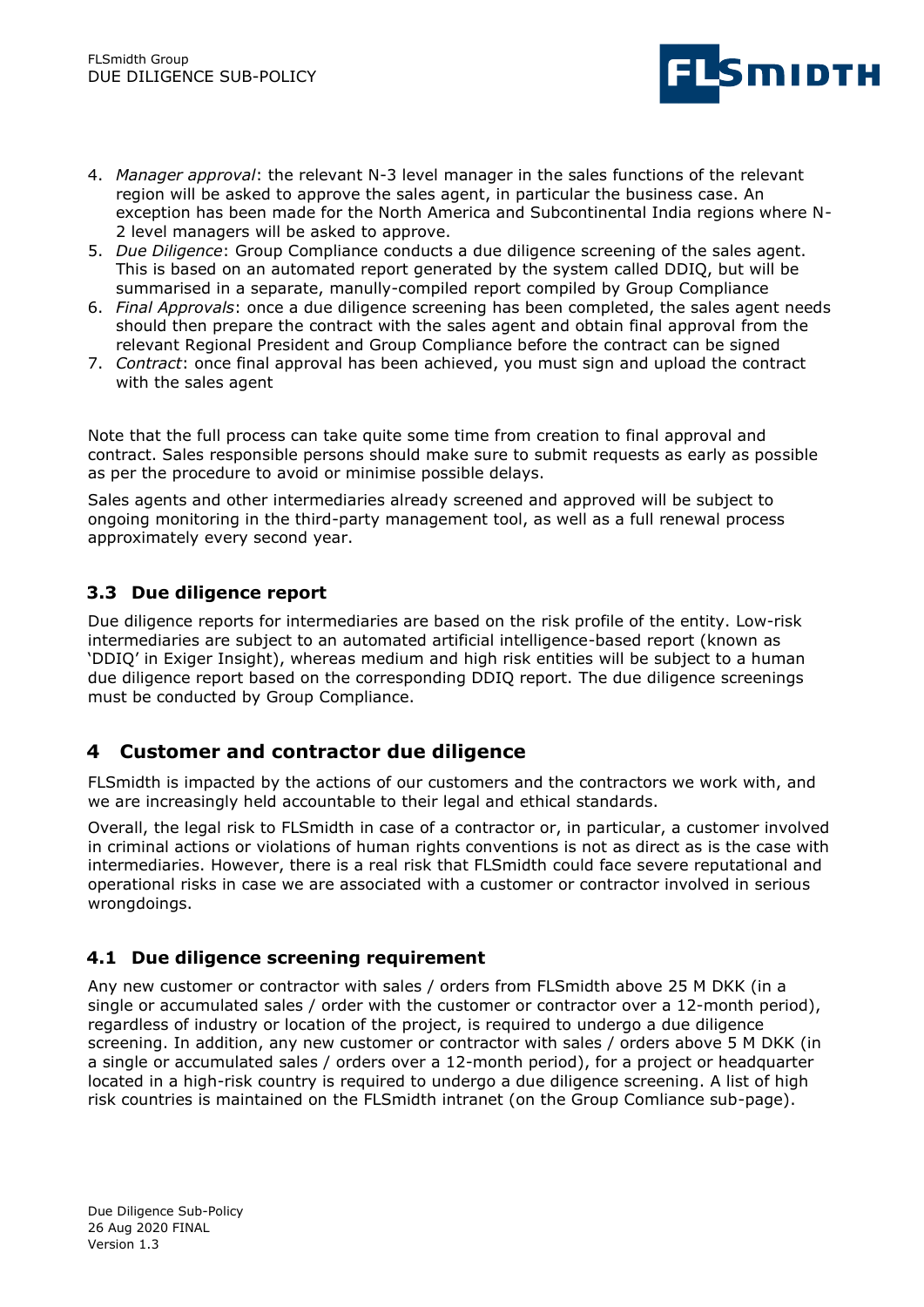

For new customers and contractors, the due diligence screening should take place as early in the process as possible, and in any case no later than 25 working days prior to estimated publication of request for proposal. The requirement for a due diligence screening is part of the Bid Sign Off process.

For existing customers and contractors, it is the responsibility of Group Compliance to accumulate an overview of companies and select relevant companies for ad hoc screening. This will be done in cooperation with sales and project management.

In addition, Group Compliance will be conducting due diligence screenings of existing customers and contractors on an ongoing basis. The selection of existing customers and contractors for due diligence screenings is done at the discretion of Group Compliance based on input from the business as well as a simple calculation:

*Total sales/orders [Most recent year available, in KKDK] \* Risk of corruption [TRACE matrix] 100,000*

#### **4.2 Process**

The mandatory steps involved in the process of customer and contractor due diligence include:

*1. Request for due diligence [Responsible: sales function]*

The relevant sales function is obliged to request a due diligence screening and approval by Group Compliance of any new customer or contractor with anticipated sales / orders above 5 M DKK (in a single or accumulated sales / order over a 12-month period) regardless of industry or location of the project. The request for due diligence screening and approval must be sent no later than 25 working days prior to anticipated publication of request for proposal and no later than seven days after the opportunity has been created in the relevant CRM systems. The request may be sent by email or as part of the Bid Sign Off procedure.

The relevant sales or other function is obliged to sent the request to Group Compliance at the earliest possible stage. However, if circumstances necessitate it, the request may include a request for a speedy due diligence process.

In rare cases, sales opportunities may require a very speedy signing of contract and / or delivery of goods, occasionally even above the 5 M DKK threshold. This is the case with, for example, certain aftermarket breakdown orders. In these specific cases, Group Compliance should be notified immediately and asked to conduct an emergency due diligence screening within two working days. The emergency due diligence screening will check for any immediate sanctions hits. The relevant sales function must proceed in accordance with the six steps of the normal approval process immediately after the emergency due diligence report has been made.

#### *2. Due diligence [Responsible: Group Compliance]*

Group Compliance is obliged to finalise the report no later than one calendar month after receiving the request for due diligence. The relevant responsible manager in sales (if new customer) or project management (if contractor or existing customer) is responsible for providing information, documentation and background knowledge to Group Compliance as requested. Group Compliance can conclude the report in three ways:

- Approve the new customer or contractor, provided that mitigating actions listed in the report, if any, are put in place
- Caution against cooperation with the new customer or contractor
- Reject the new customer or contractor in case the due diligence screening uncovers circumstances that makes it potentially illegal for FLSmidth to do business with the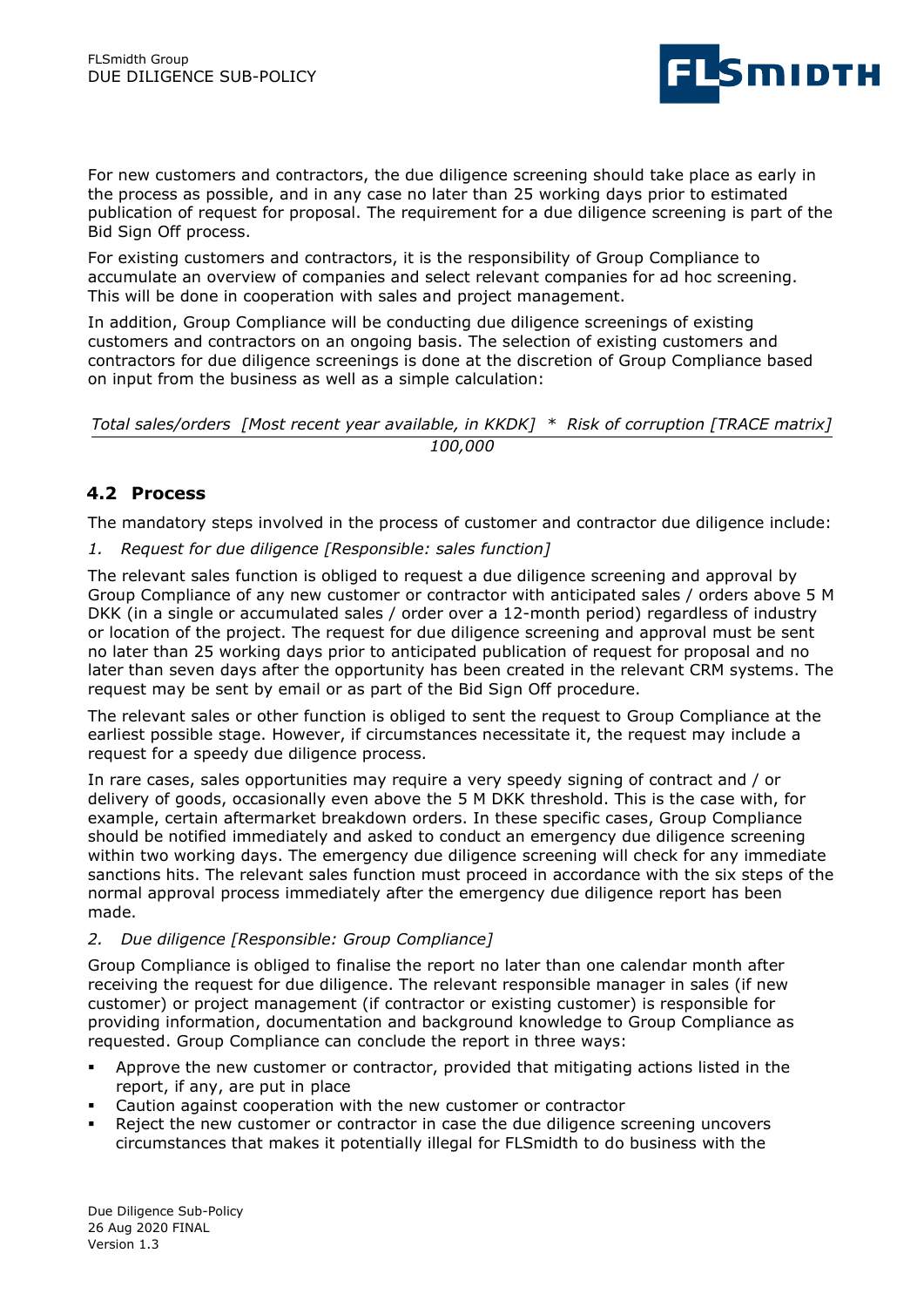

company (e.g. sanctioned entities or individuals). In this case, the process stops at this stage

Group Compliance will forward the due diligence report to the relevant function and, whenever relevant, provide a brief verbal presentation of findings.

#### *3. Dialogue regarding mitigating actions [Responsible: sales function]*

The relevant sales or project management functions enters into dialogue based on the draft mitigating actions outlined in the report. The aim of this is to ensure the suggested actions are realistic and feasible.

*4. Action plan / escalation of decision [Responsible: sales function and Group Compliance]*

Group Compliance and relevant sales or project management functions agrees on a final action plan including a list of mitigating actions, deadlines and responsible person(s).

This decision is escalated to the relevant Region President and the Group General Counsel if Group Compliance and the relevant sales or project management function are unable to agree on an action plan, or if Group Compliance cautions against cooperation with the customer or contractor in the due diligence report.

The decision may be further escalated to the Group CEO for final decision in case the Region President and Group General Counsel are unable to reach agreement.

*5. Dialogue with customer or contractor [Responsible: sales or project management function]*

The relevant sales or project management function is responsible for initiating a dialogue with the customer or contractor regarding the mitigating actions outlined in the action plan. It is vital this dialogue is initiated well in advance of signing of a contract.

*6. Monitoring of implementation [Responsible: sales function]*

The relevant sales or project management function is responsible for keeping Group Compliance informed about the status of implementation of mitigating actions on a regular and ongoing basis. As a point of departure, it is suggested that the relevant analyst in Group Compliance and the relevant contact person in sales or project management conducts quarterly status meetings until mitigating actions have been satisfactorily implemented.

Customers and contractors already screened and approved will be subject to ongoing monitoring in the third-party management tool, as well as a full renewal process approximately every second year.

#### **4.3 Due diligence report**

Due diligence reports for customers and contractors includes an automated (artificial intelligence) report which usually forms the basis of a more detailed human due diligence report. The decision on the level of detail and methodology of the due diligence report is made by Group Compliance based on the total value of the sale / order and other relevant risk factors. The due diligence screenings must be conducted by Group Compliance. Group Compliance is obliged to finalise the report no later than one calendar month after having received the request for due diligence.